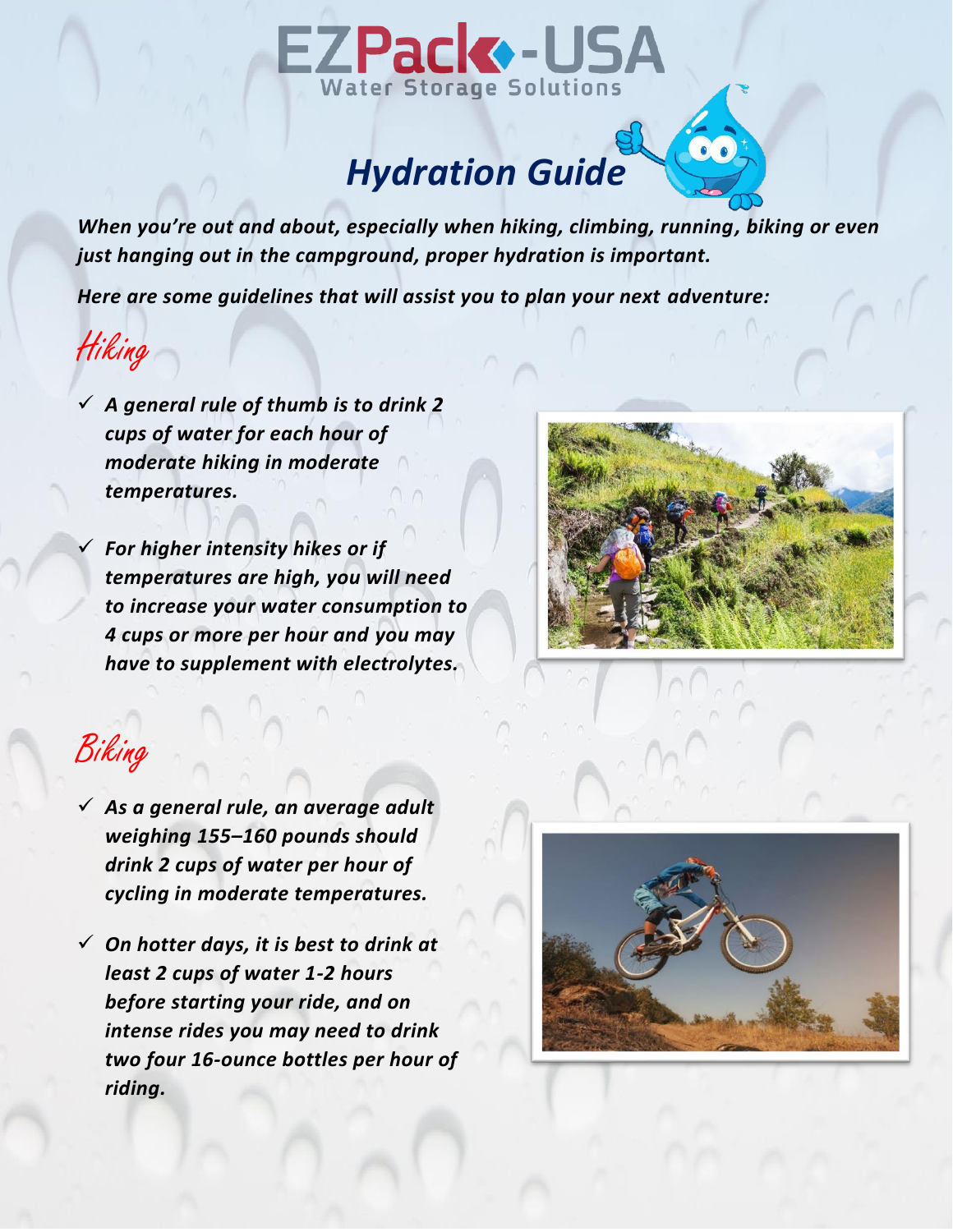# EZPack - USA

✓ *Electrolytes are a must and can be had separately or mixed in with your water.* ✓ *Drink before you get thirsty. Sip on the water and the electrolyte drink as you* 

## Running

*go.*

✓ *If you're going on a short run, say 30- 45 minutes, you may be able to not drink water till you get back. But, if it's on a hot day or you tend to sweat a lot, it is not a bad idea to carry a water bottle with you.*

✓ *For longer runs, or if running in hot weather, it is better to start hydrated by having at least 2 cups of water 1-2 hours before going on a run.*



- ✓ *Drink water while running, taking a few long sips of water (about 1 cup) every 10- 20 minutes.*
- ✓ *Drinking after a long run and supplementing with electrolytes will help you recover faster. Have at least 1-2 cups of water within 30 minutes of completing your run. For intense, longer distance runs, a rule of thumb is to have 2-3 cups of water for every pound lost running.*

Plan Your Route

*Water weighs in at around 1 pound per 16 fluid ounces, so if you want to avoid carrying extra weight on a hike, run or bike ride, plan your route to go in loop from your vehicle or your camp site. You can then stop*